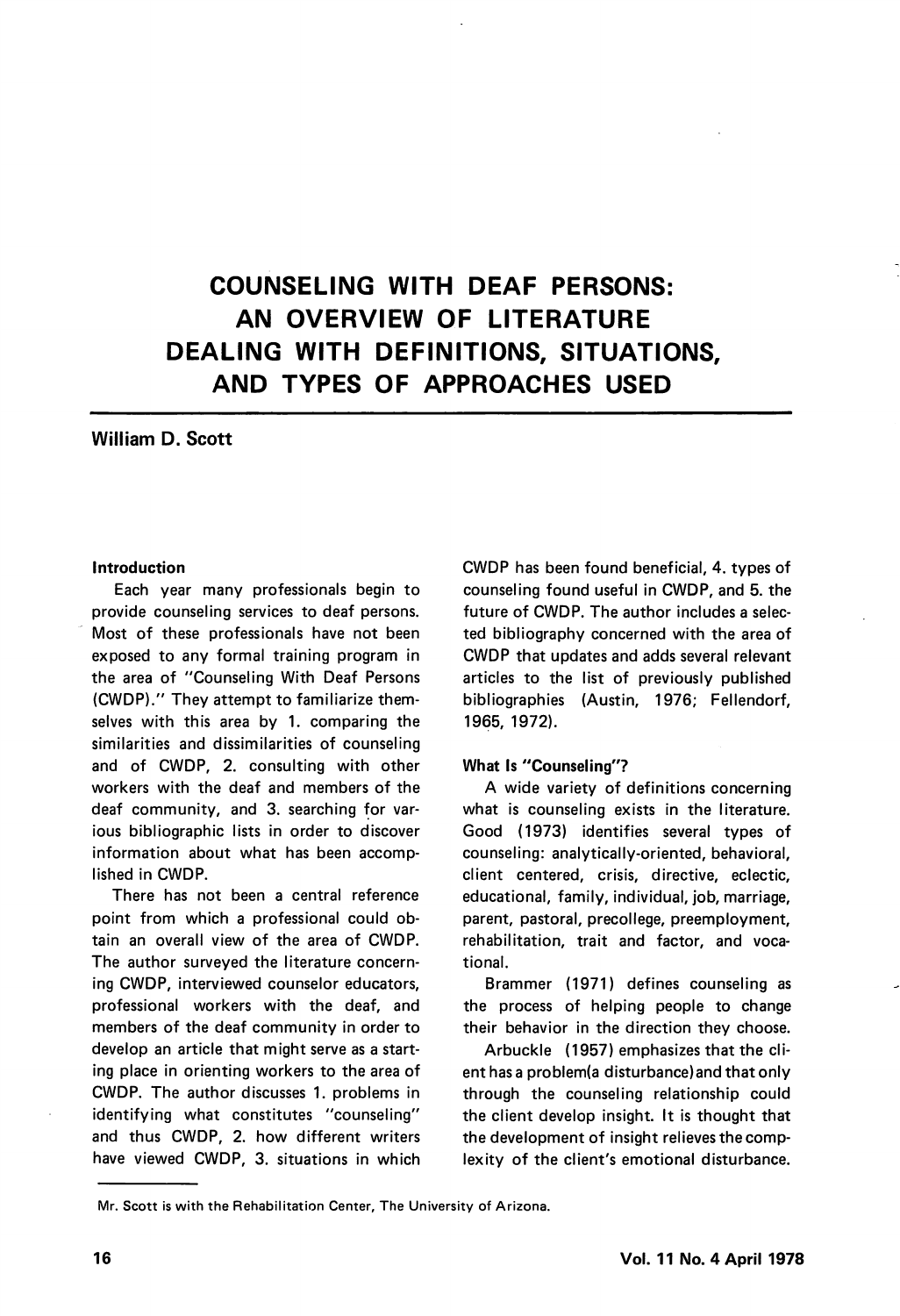Good (1973) thinks that counseling is mostly something the counselor controls. Other definitions emphasize the belief that the counselor is able to create a psychologi cally non-threatening climate and is able to communicate this fact to the client.

While there is no uniformity of what is meant by the term counseling, the author believes that the following seven conditions, when present, are indicative of counseling: 1. a helping relationship exists between two or more individuals, 2. one person (the coun selor) is identified as a helper, 3. the other person is identified as a helpee, 4. the client is expected to communicate with the coun selor. 5. through progress in the relationship the client is expected to change his behavior, feeling, or attitudes; 6. the rela tionship is structured as to the limits in which counseling can proceed; and 7. the counselor is qualified to engage in counseling due to his experience and pro fessional training.

#### What Is "Counseling With Deaf Persons"?

Patterson and Stewart (1971) state that it is difficult if not impossible to define counseling in a brief statement. The wide range of conceptualization that character izes the various definitions of counseling is reflected in the definitions as to what con stitutes CWDP.

Sanderson (1974), Avery and Youst (1973), Blish (1955), MacDonald (1935), Goetzinger (1967), and Mathews (1974) are of the opinion that CWDP consists in at tempting to effect a better functioning relationship between the client and his environment.

Sussman (1971) suggests that the goal of counseling is to help the client better under stand himself as a person. Goetzinger (1967) recommends that the goal include develop ing with the client a better understanding of the client's attitude towards the hearing per son. He further recommends that the coun selor assist the client to establish and clarify the client's self-identity.

Myklebust, Neyhus, and Mulholland (1962), Rodda (1974), and Goetzinger (1967) advocate that CWDP aims at develop ing insight. Rainer and Altschuler (1973) suggest that CWDP should help the client learn to control his impulsivity as well as to improve his poor social relationships and low self image. CWDP should help to develop adequate internal "super-ego" controls and constraints.

Stoinic (1972) believes that CWDP is a process in which the counselor aims at developing what types of employment are best suited for the deaf client and what preparation is necessary for the client to participate in that field of endeavor.

Reddan and Duggan (1973), Difrancesa and Hurwitz (1969), Goetzinger (1967), and Myklebust, et al. (1962) propose that CWDP consists of an activity in which the client is taught how to make appropriate decisions independently. This may occur through the counselor concentrating upon specifics, e.g., assisting the client to learn and utilize daily living skills. Williams and Sussman (1971) believe that it is the quality of the counseling relationship that enables the deaf client to solve his own problems. This occurs when the counselor is able to create a psychologi cally non-threatening climate within the counseling relationship and the client is able to perceive this climate.

Porter (1975) and Troop (1966) suggest that the counseling process is so closely attached to other phenomena, e.g., occupa tional information giving or coordinating services for the client, that it is unable to be separated from the observable activities that occur.

The author believes that the nature of CWDP is similar to that of counseling. As such the seven conditions mentioned earlier are usually necessary for CWDP. These con ditions may not always apply since counsel ing goals are often situationally specific. The necessity to recognize that various goals may apply at different times helps to explain why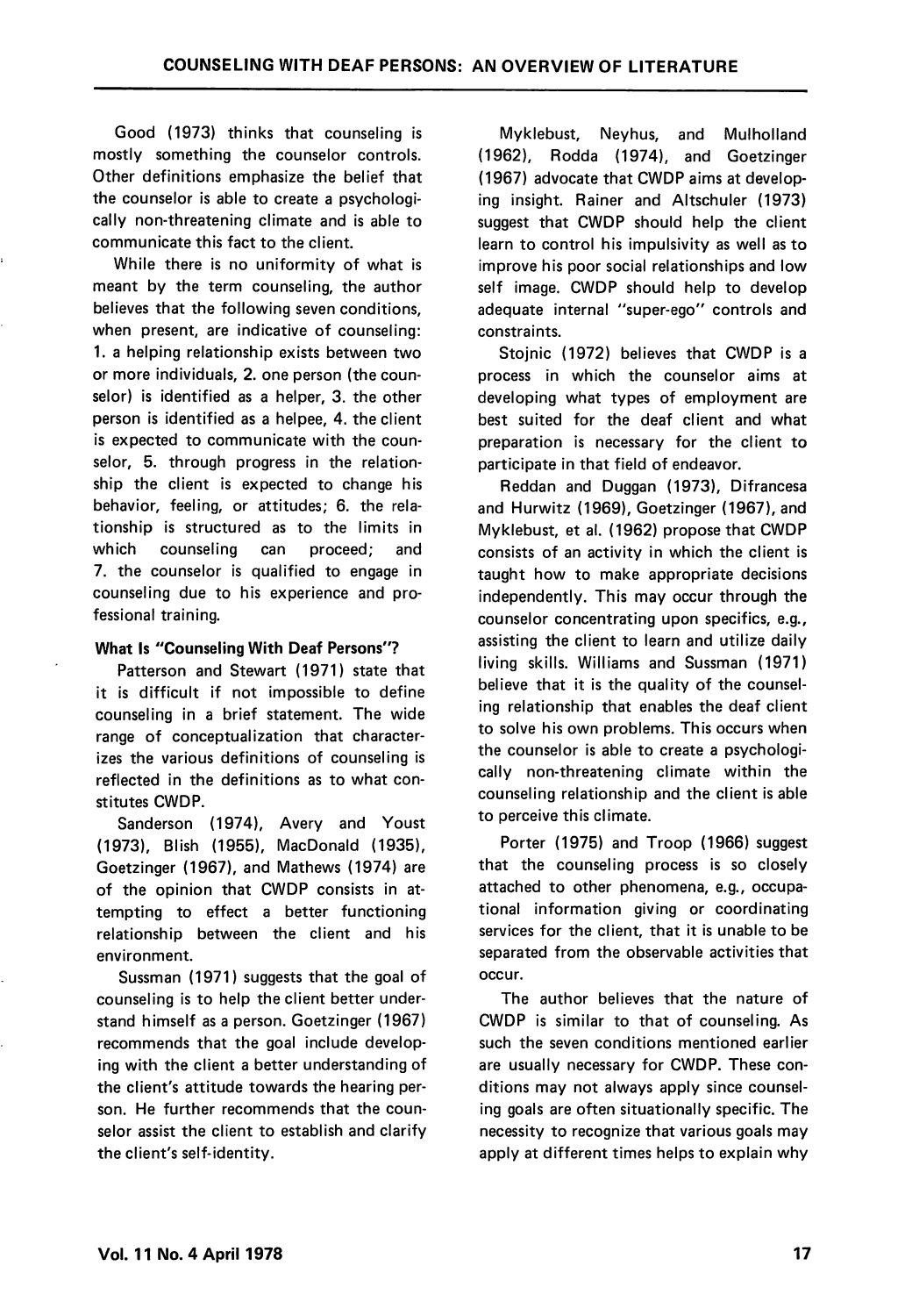there appears to be so little agreement as to what constitutes CWDP. It may be that many of the writers function in different situations and perceive the needs of the deaf client in a different manner than do some of the other counselors functioning in situa tions.

## Situations In Which CWDP Has Been Found **Beneficial**

Avery and Youst (1973) as well as Goetzinger (1967) discuss several situations in which CWDP occurs. These situations are: elementary and secondary schools, rehabili tation centers, career information centers, post-secondary educational facilities, work shops, correctional facilities, independent living centers, vocational training programs, and church counseling centers.

Vernon (1971), Blake and Tully (1966), and Elliot (1974) identify other situations: marriage counseling centers, parent counsel ing programs, family counseling centers, employment offices, community mental health centers, and vocational rehabilitation agencies.

The goals of CWDP may be different for clients undergoing training in a comprehen sive residential rehabilitation center than are the goals of CWDP for clients who only require placement assistance from a state vocational rehabilitation agency. The author believes that it is important to recognize that CWDP many times is dependent upon the situation. As previously pointed out the counseling relationship is usually structured as to the limits in which counseling can pro ceed.

## Types of Counseling Found Useful In CWDP

Brick (1967), Clayton and Robinson (1971), and Curtis (1975, 1976) report that several different types of counseling have been used. These include: behavioral modifi cation, behavioral counseling, contingency management, transactional analysis, reality therapy, relationship and skill building

groups, role-playing, psychodrama, beha vioral contracts, eclectic approaches, preventative counseling, play therapy, rationalemotive psychotherapy, information providing and social work technique.

While both directive and nandirective types of counseling were reported, the author did not notice any report of existen tial psychotherapies being utilized. The author has observed the following types of counseling being used successfully in CWDP: Adlerian, client-centered therapy, gestalt therapy, biofeedback therapy, and assertiveness training.

Only very limited application of psycho analytic techniques is reported used. The more language-based types of counseling (those depending upon learned verbal skills) do not seem to be used as predominately in CWDP as they are utilized in counseling with the general population.

## The Future of CWDP

The relative lack of agreement concerning, what constitutes the area known as CWDP as well as the multiplicity of types of counsel ing utilized will probably continue to exist. Because counseling has been assumed to be effective in the delivery of human social services, it is likely that as more services are provided CWDP will take on an expanded range of meaning.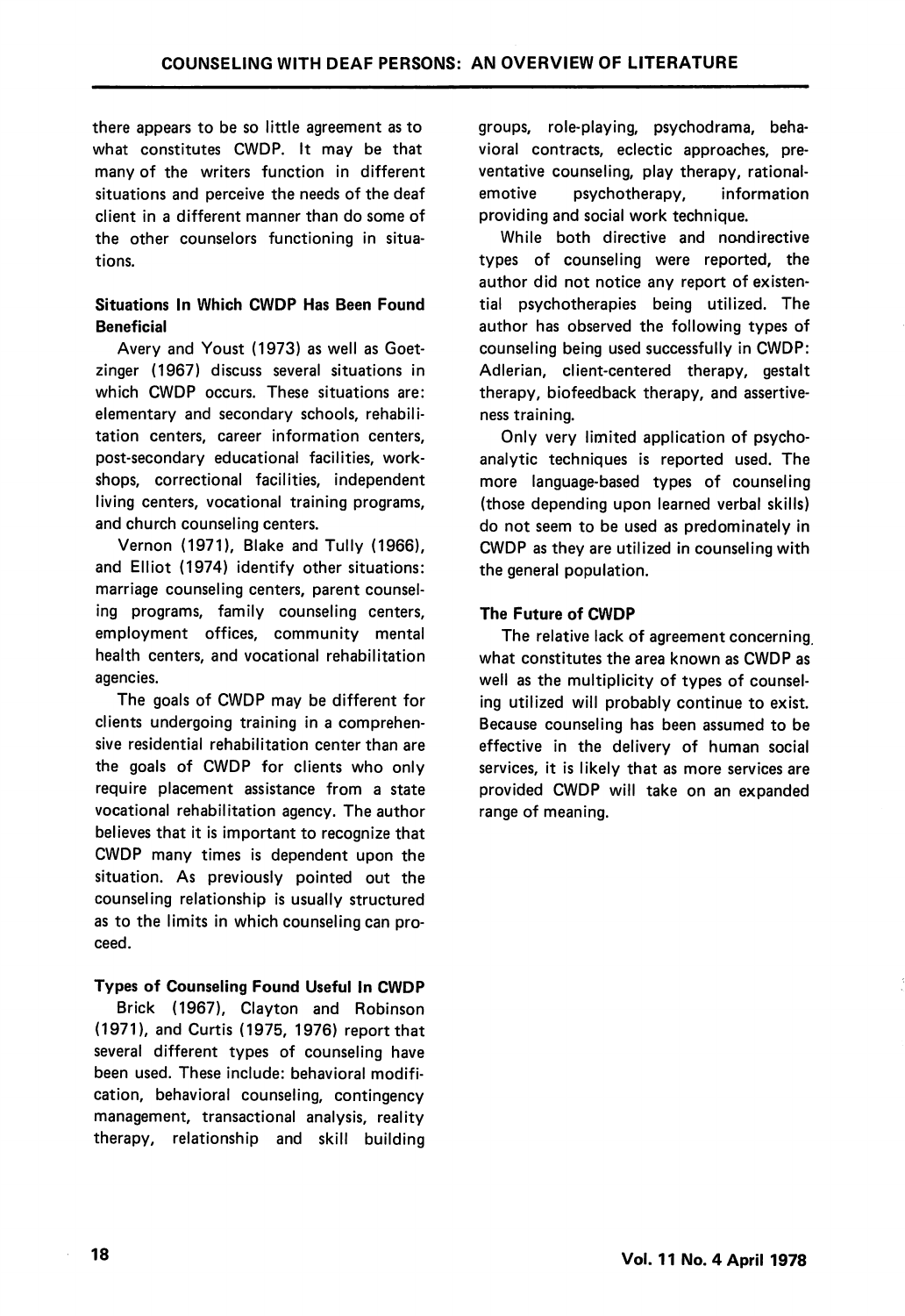#### SELECTED BIBLIOGRAPHY

- Abdullah, S. The capacity for insight and understanding in the deaf patient. Journal of Rehabilitation of the Deaf, 1969, 2, 37-41.
- Alsberg, J. Vocational guidance. Volta Review, 1955, 57, 119-120.
- Arbuckle, D.S. In W.E. Hopke (Ed.), Dictionary of personnel and guidance terms. Chicago: J.G. Ferguson Publishing Company, 1968.
- Austin, G. Bibliography: deafness. Silver Spring: National Association of the Deaf, 1973.
- Avery, J., & Youst, D. Counseling at NTID. In A.G. Norris & G.T. Lloyd (Eds.), *Deafness annual* (Vol. 3). Silver Spring: Professional Rehabilitation Workers with the Adult Deaf, 1973.
- Bennington, K.F. Counseling the family of the deafened adult. Journal of Applied Rehabilitation Counseling, 1972, 3, 178-187.
- Berger, D., Holdt, T.J., & LaForge, R.A. (Eds.). *Effective vocational guidance of the adult* deaf. Washington, D.C.: Rehabilitation Services Administration, 1972.
- Blake, G.D., & Tully, N.L. Summary of discussion. In S.P. Quigley (Ed.), The vocational rehabilitation of deaf people. St. Louis: U.S. Department of Health, Education, and Welfare, 1966.
- Blish, S.C. An educational and vocational counseling program for deaf students. Volta Review, 1955, 55, 385-389.
- Bolton, B. Introduction to rehabilitation of deaf clients. Hot Springs: Arkansas Rehabilitation Research and Training Center, 1973.
- Bolton, B. Rehabilitation programs. In B. Bolton (Ed.), Psychology of deafness for rehabilitation counselors. Baltimore: University Park Press, 1976.
- Brammer, L. Counseling theory. In L.C. Deighton (Ed.), The encyclopedia of education. New York: The Macmillian Company, 1971.
- Brick, L.J. The use of role playing as an educational and therapeutic device with the deaf. Journal of Rehabilitation of the Deaf, 1967, 1, 53-58.
- Clayton, L., & Robinson, L.D. Psychodrama with deaf people. American Annals of the Deaf, 1971,116 (4), 415.
- Curtis, M.A. A study of the existing need for counseling services in schools for the deaf. Unpublished master's thesis, Adams State College, 1975.

ę.

į,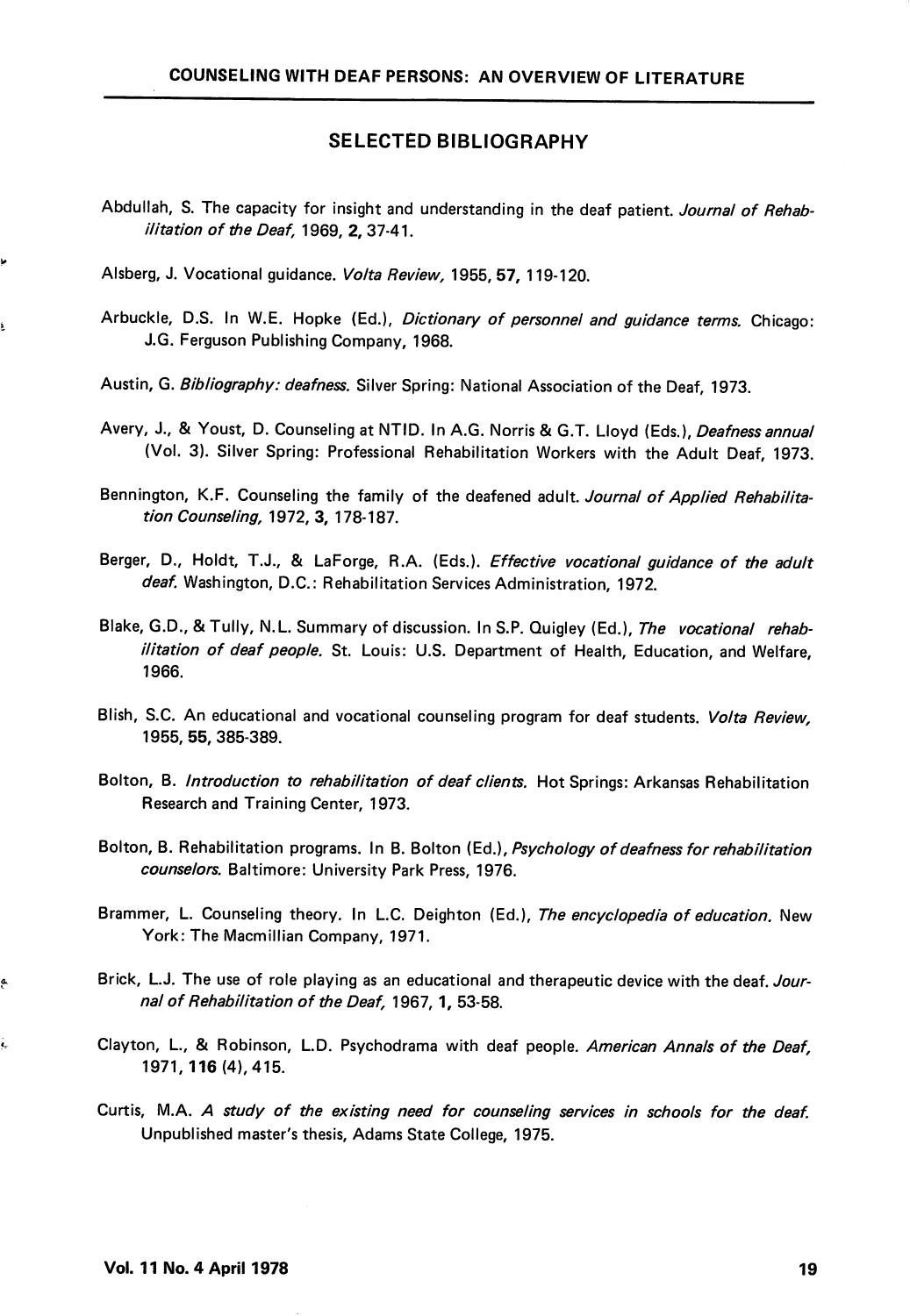#### SELECTED BIBLIOGRAPHY (Continued)

- Curtis, M.A. Counseling in schools for the deaf. American Annals of the Deaf, 1976, 121, 386-388.
- DiFrancesa, S.J., & Hurwitz, S.N. Rehabilitation of hard core deaf: identification of an affective style. Journal of Rehabilitation of the Deaf, 1969, 3 (2), 34-41.
- DiMichael, S. Understanding and counseling the adult deaf: an overdue mission of our time. American Annals, 1958, 103 (5), 393.
- Elliott, H. Marriage counseling with deaf clients. Journal of Rehabilitation of the Deaf, 1974, 8(2), 29-36.
- Ethridge, W.A. Counseling with deaf children. In W.N. Craig & H.W. Barkuloo (Eds.), Psychol ogists to deaf children: a developing perspective. Pittsburgh: School of Education, University of Pittsburgh, 1968.;
- Fellendorf, G.W. (Ed.). Bibliography on deafness. Washington, D.C.: Alexander Graham Bell Association for the Deaf, 1965
- Fellendorf, G.W. (Ed.). Bibliography on deafness supplement 1966-1972. Washington, D.C.: Alexander Graham Bell Association for the Deaf, 1972.
- Fellendorf, G.W., & Harrow, I. Parental counseling 1961-1968. Volta Review, 1970, 72, 51-57.
- Fusfeld, I.S. Counseling the deafened. Gallaudet College Bulletin, 1954, 3 (20).
- Goetzinger, C.P. Factors associated with counseling the hearing impaired adult. Journal of Rehabilitation of the Deaf, 1967, 1 (1), 32-48.
- Good C.V. Dictionary of education. New York: McGraw-Hill Book Company, 1973.
- Gough, J. Guidance for the deaf child in a residential school. American Annals of the Deaf, 1945, 90, 206-220.
- Griffith, R.E. Guidelines for general rehabilitation counselors serving the deaf. Northridge, Ca.: U.S. Department of Health, Education, and Welfare, 1974.
- Harris, G. Early guidance of hearing impaired children. Hamilton, Ontario: Hamilton Association for Deaf and Hard of Hearing, 1964.
- Hurwitz, S.N. A treatment nosology for vocational counseling of the deaf. Journal of Rehabilitation of the Deaf, 1968, 1(4), 42-61.
- Kane, J., & Shafer, C. Personal and Family Counseling Services for the Adult Deaf. Los Angeles: Family Service of Los Angeles, California, 1969.

ō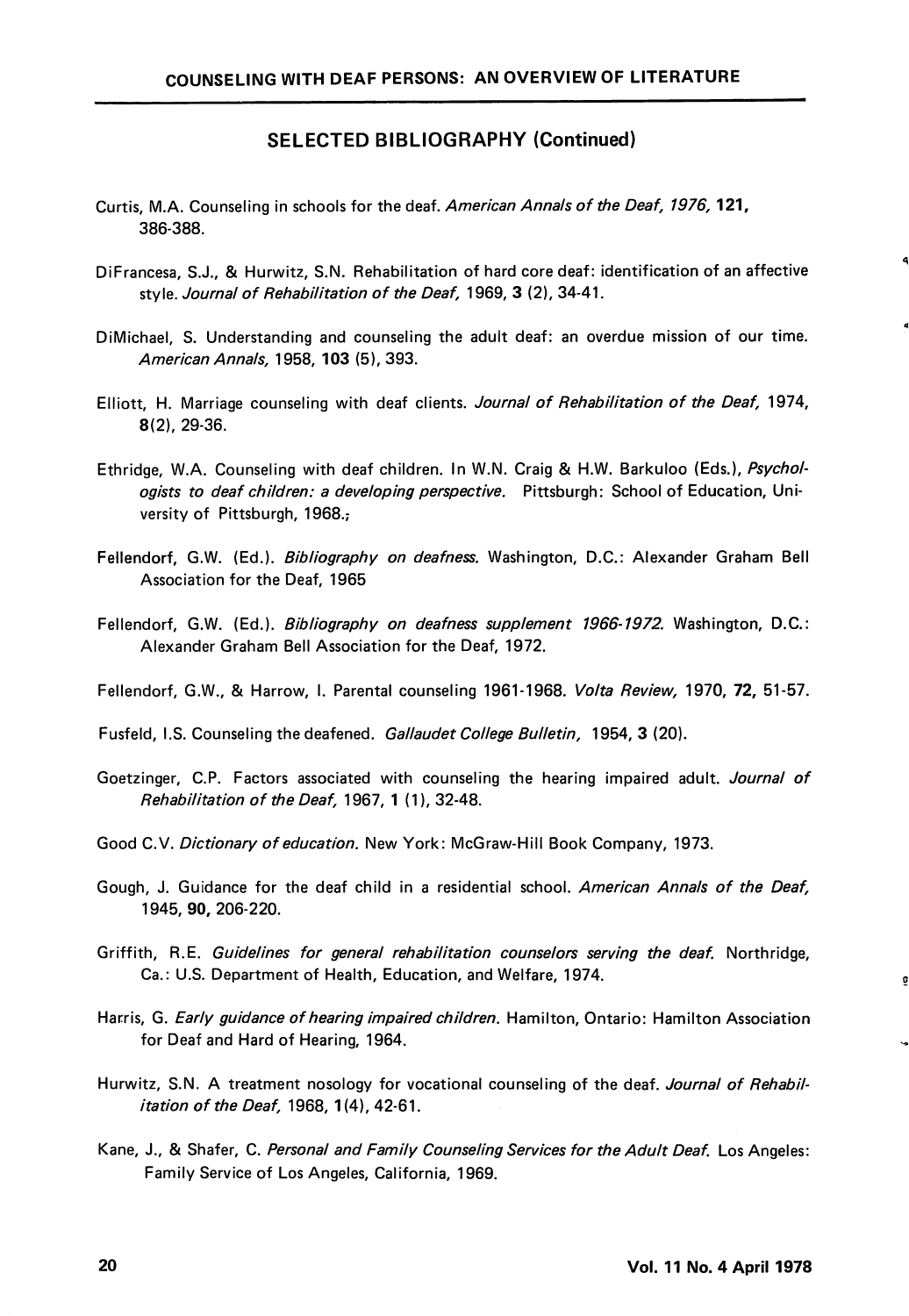#### SELECTED BIBLIOGRAPHY (Continued)

- Levine, E.S. The psychology of deafness. New York: Columbia University Press, 1960.
- MacDonald, C.E. Counseling the deaf. American Annals of the Deaf, 1935, 80, 95-104.
- Martin, D.G. Directions for rehabilitation counseling with deaf persons. Journal of Rehabilitation of the Deaf, 1971, 4(3), 82-90.
- Mathews, G. Preparing for counseling with the deaf client in the vocational training setting. Journal of Rehabilitation of the Deaf, 1974, 7(4), 29-33.
- Meadow, K.P. Personality and social development of deaf persons. In B. Bolton (Ed.), Psychology of deafness for rehabilitation counselors. Baltimore: University Park Press, 1976.
- Mueller, J. Vocational counseling and guidance of deaf college students. Exceptional Children, 1962, 28, 501-504.
- Myklebust, H.R. The psychology of deafness. New York: Grune and Stratton, 1964.
- Myklebust, H.R., Neyhus, A., & Mulholland, M.A. Guidance and counseling for the deaf. American Annals of the Deaf, 1962, 107, 370-415.
- Patterson, C.H., & Stewart, L.G. Principles of counseling with deaf people. In A.E. Sussman & L.G. Stewart (Eds.), Counseling with deaf people. New York: New York University Deafness Research and Training Center, 1971.
- Phillips, R.M. Vocational guidance for the adult deaf. Volta Review, 1962, 107, 566-569.
- Porter, E.B. Guidelines for the diagnosis, evaluation, and remediation of problems of persons with severely impaired hearing. Silver Spring: National Association for Hearing and Speech Action, 1975.
- Rainer, J.D., & Altschuler, K.Z. New directions in psychiatry for deaf people. In A.G. Norris & G.T. Lloyd (Eds.), Deafness annual (Vol. 3). Silver Spring: Professional Rehabilitation Workers with the Adult Deaf, 1973.
- Reddan R.W., & Duggan, P.W. The role of the counselor in an integrated technical-vocational program for deaf students. In A.G. Norris & G.T. Lloyd (Eds.), Deafness annual (Vol. 3). Silver Spring: Professional Rehabilitation Workers with the Adult Deaf, 1973.
- Robinson, L.D., & Weather, O.D. Family therapy of deaf parents and hearing children: a new dimension in psychotherapeutic intervention. American Annals of the Deaf, 1974, 119, 325-330.
- Rodda, M. Behavior disorders in deaf clients. Journal of Rehabilitation of the Deaf, 1974, 7(4), 1-13.

ś

رو